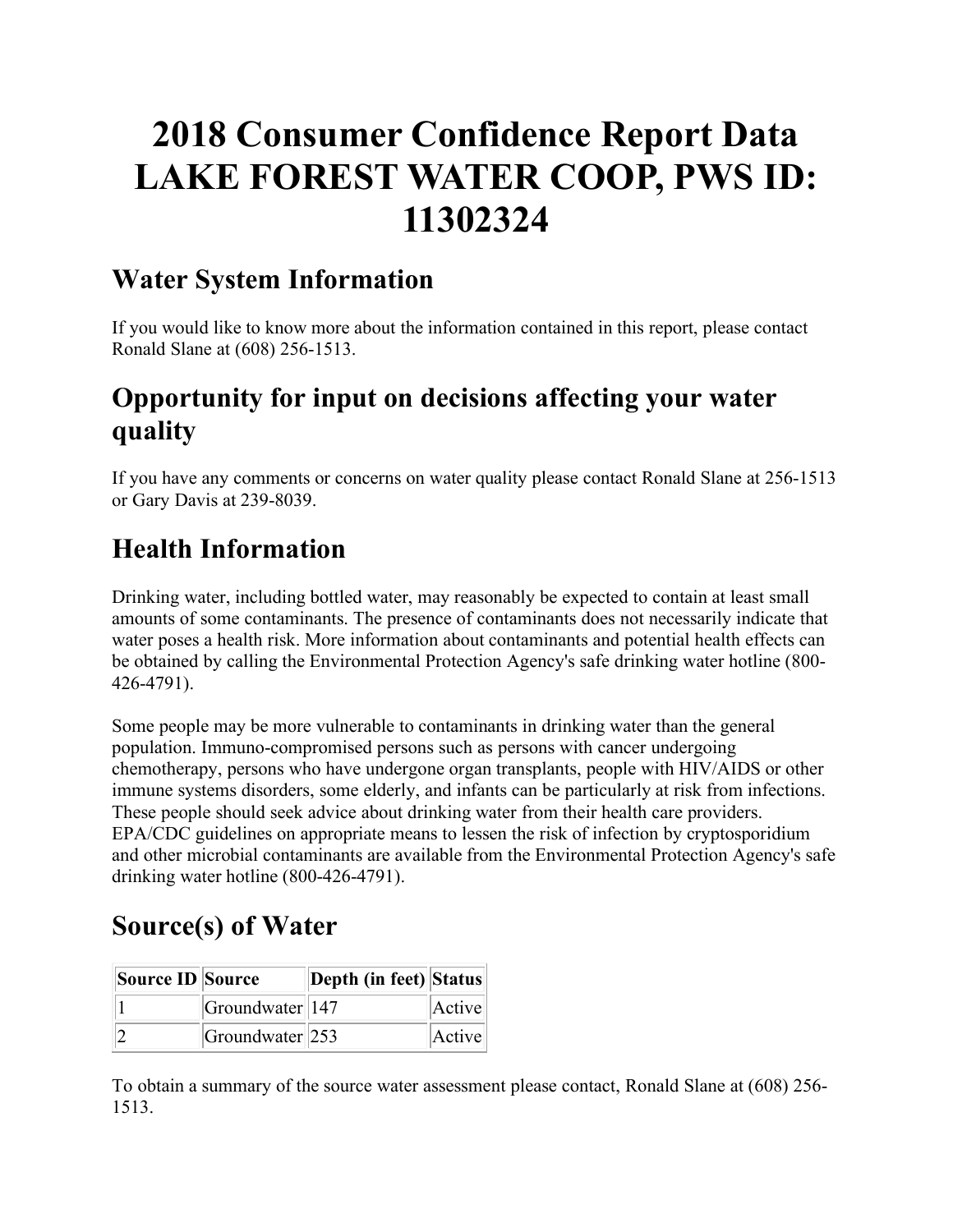# **Educational Information**

The sources of drinking water, both tap water and bottled water, include rivers, lakes, streams, ponds, reservoirs, springs and wells. As water travels over the surface of the land or through the ground, it dissolves naturally occurring minerals and, in some cases, radioactive material, and can pick up substances resulting from the presence of animals or from human activity.

Contaminants that may be present in source water include:

- Microbial contaminants, such as viruses and bacteria, which may come from sewage treatment plants, septic systems, agricultural livestock operations and wildlife.
- Inorganic contaminants, such as salts and metals, which can be naturally-occurring or result from urban stormwater runoff, industrial or domestic wastewater discharges, oil and gas production, mining or farming.
- Pesticides and herbicides, which may come from a variety of sources such as agriculture, urban stormwater runoff and residential uses.
- Organic chemical contaminants, including synthetic and volatile organic chemicals, which are by-products of industrial processes and petroleum production, and can also come from gas stations, urban stormwater runoff and septic systems.
- Radioactive contaminants, which can be naturally occurring or be the result of oil and gas production and mining activities.

In order to ensure that tap water is safe to drink, EPA prescribes regulations that limit the amount of certain contaminants in water provided by public water systems. FDA regulations establish limits for contaminants in bottled water, which shall provide the same protection for public health.

# **Definitions**

| <b>Term</b>           | <b>Definition</b>                                                                                                                                                                                                                                                                   |
|-----------------------|-------------------------------------------------------------------------------------------------------------------------------------------------------------------------------------------------------------------------------------------------------------------------------------|
| AL                    | Action Level: The concentration of a contaminant which, if exceeded, triggers<br>treatment or other requirements which a water system must follow.                                                                                                                                  |
| Level 1<br>Assessment | A Level 1 assessment is a study of the water system to identify potential<br>problems and determine, if possible, why total coliform bacteria have been found<br>in our water system.                                                                                               |
| Level 2<br>Assessment | A Level 2 assessment is a very detailed study of the water system to identify<br>potential problems and determine, if possible, why an E. coli MCL violation has<br>occurred or why total coliform bacteria have been found in our water system, or<br>both, on multiple occasions. |
| <b>MCL</b>            | Maximum Contaminant Level: The highest level of a contaminant that is allowed<br>in drinking water. MCLs are set as close to the MCLGs as feasible using the best<br>available treatment technology.                                                                                |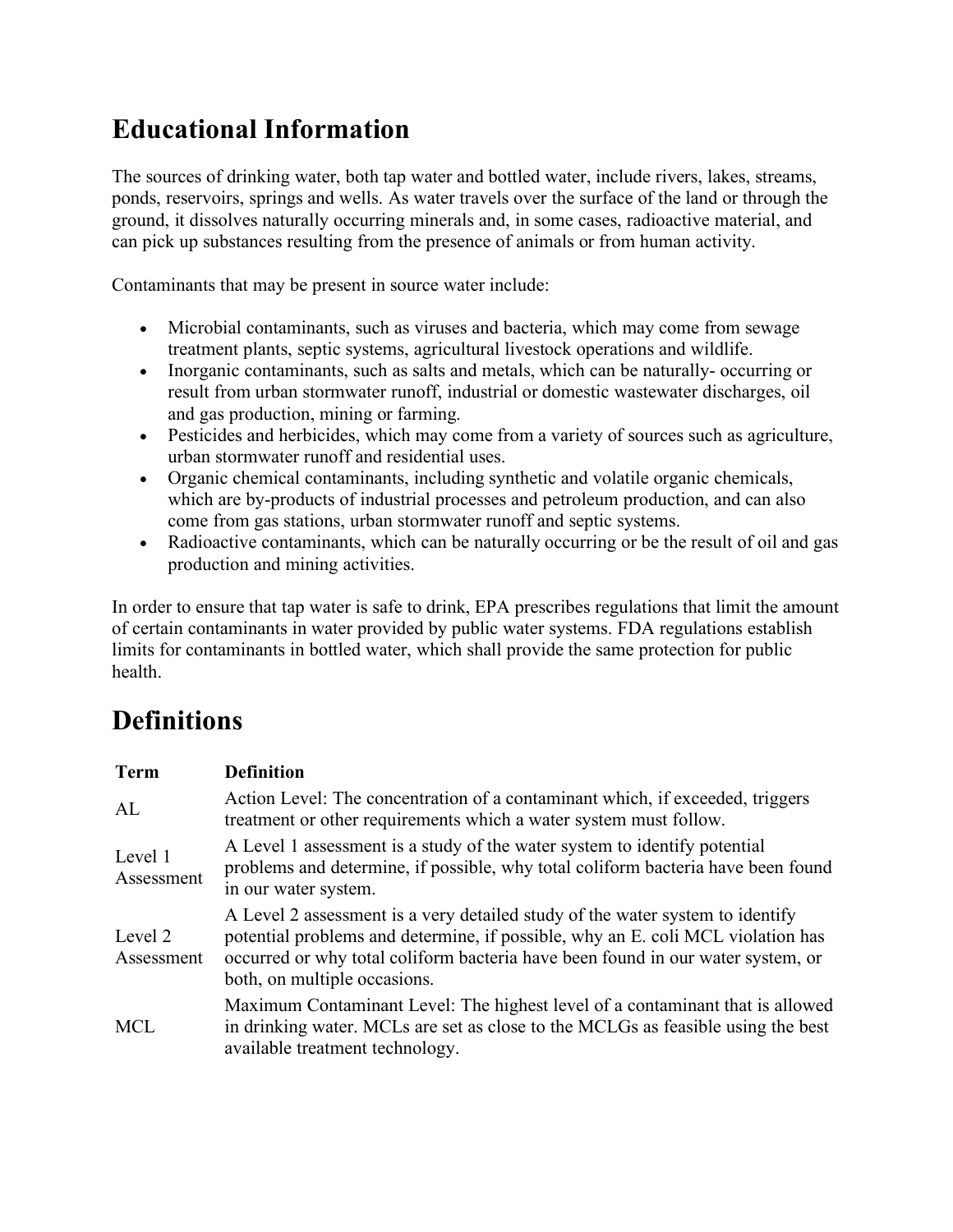| <b>Term</b>  | <b>Definition</b>                                                                                                                                                                                                                                         |
|--------------|-----------------------------------------------------------------------------------------------------------------------------------------------------------------------------------------------------------------------------------------------------------|
| <b>MCLG</b>  | Maximum Contaminant Level Goal: The level of a contaminant in drinking water<br>below which there is no known or expected risk to health. MCLGs allow for a<br>margin of safety.                                                                          |
| <b>MFL</b>   | million fibers per liter                                                                                                                                                                                                                                  |
| <b>MRDL</b>  | Maximum residual disinfectant level: The highest level of a disinfectant allowed<br>in drinking water. There is convincing evidence that addition of a disinfectant is<br>necessary for control of microbial contaminants.                                |
| <b>MRDLG</b> | Maximum residual disinfectant level goal: The level of a drinking water<br>disinfectant below which there is no known or expected risk to health. MRDLGs<br>do not reflect the benefits of the use of disinfectants to control microbial<br>contaminants. |
| mrem/year    | millirems per year (a measure of radiation absorbed by the body)                                                                                                                                                                                          |
| <b>NTU</b>   | Nephelometric Turbidity Units                                                                                                                                                                                                                             |
| pCi/1        | picocuries per liter (a measure of radioactivity)                                                                                                                                                                                                         |
| ppm          | parts per million, or milligrams per liter (mg/l)                                                                                                                                                                                                         |
| ppb          | parts per billion, or micrograms per liter (ug/l)                                                                                                                                                                                                         |
| ppt          | parts per trillion, or nanograms per liter                                                                                                                                                                                                                |
| ppq          | parts per quadrillion, or picograms per liter                                                                                                                                                                                                             |
| <b>TCR</b>   | <b>Total Coliform Rule</b>                                                                                                                                                                                                                                |
| <b>TT</b>    | Treatment Technique: A required process intended to reduce the level of a<br>contaminant in drinking water.                                                                                                                                               |

# **Detected Contaminants**

Your water was tested for many contaminants last year. We are allowed to monitor for some contaminants less frequently than once a year. The following tables list only those contaminants which were detected in your water. If a contaminant was detected last year, it will appear in the following tables without a sample date. If the contaminant was not monitored last year, but was detected within the last 5 years, it will appear in the tables below along with the sample date.

### **Inorganic Contaminants**

| <b>Constant</b>  <br>$l$ (units) |   | $\boxed{\text{Site}}\boxed{\text{MCL}}\boxed{\text{MCLG}}\boxed{\text{Level}}\text{Found}}$ |       | Range               | Sample<br>Date (if<br>prior to<br>2018) |    | Violation Typical Source of<br>Contaminant                                                             |
|----------------------------------|---|---------------------------------------------------------------------------------------------|-------|---------------------|-----------------------------------------|----|--------------------------------------------------------------------------------------------------------|
| <b>BARIUM</b><br>(ppm)           | 2 |                                                                                             | 0.022 | $ 0.011 -$<br>0.022 |                                         | No | Discharge of drilling<br>wastes; Discharge<br>from metal refineries;<br>Erosion of natural<br>deposits |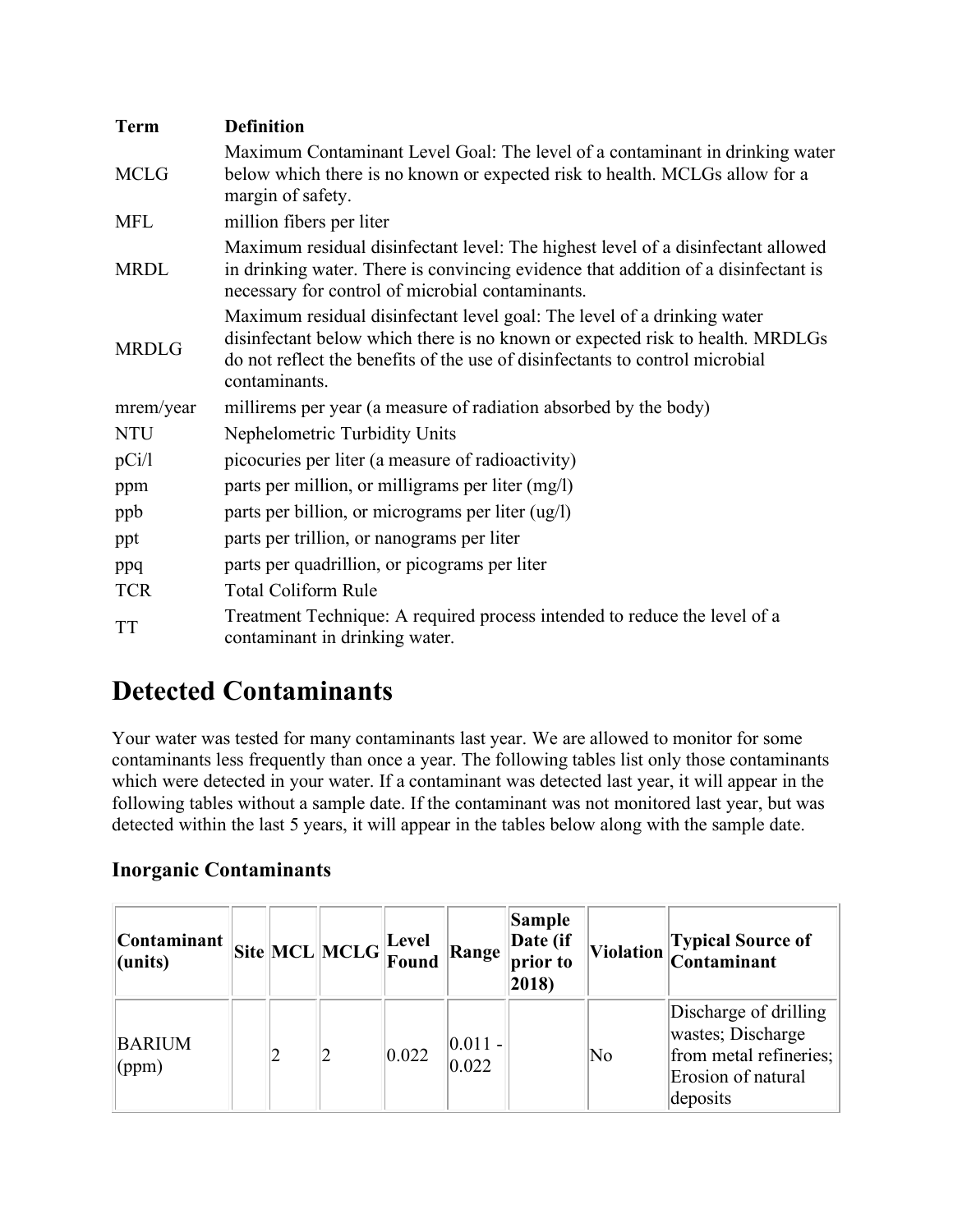| Contaminant<br>$l$ (units) |                | $\vert$ Site $\vert$ MCL $\vert$ MCLG $\vert$ Level | Found | Range             | <b>Sample</b><br>Date (if<br>prior to<br>2018) | <b>Violation</b> | <b>Typical Source of</b><br>Contaminant                                                                                                     |
|----------------------------|----------------|-----------------------------------------------------|-------|-------------------|------------------------------------------------|------------------|---------------------------------------------------------------------------------------------------------------------------------------------|
| <b>CHROMIUM</b><br>(ppb)   | 100            | 100                                                 | 3     | $ 2 - 3 $         |                                                | No               | Discharge from steel<br>and pulp mills;<br>Erosion of natural<br>deposits                                                                   |
| <b>FLUORIDE</b><br>(ppm)   | $\overline{4}$ | 4                                                   | 0.1   | $ 0.1 -$<br> 0.1  |                                                | No               | Erosion of natural<br>deposits; Water<br>additive which<br>promotes strong<br>teeth; Discharge from<br>fertilizer and<br>aluminum factories |
| <b>SODIUM</b><br>(ppm)     | n/a            | n/a                                                 | 2.63  | $ 2.49 -$<br>2.63 |                                                | No               | $\ln/a$                                                                                                                                     |

| <b>Contaminant Action</b><br>(units) | Level         |             | 90th<br>$\left\Vert \text{MCLG} \right\Vert_{\mathbf{r}}^{\text{Percentile}}$<br><b>Level</b><br>Found | $#$ of<br><b>Results</b>                                        | <b>Sample</b><br>Date (if<br>prior to<br>2018) | <b>Violation</b> | <b>Typical Source of</b><br>Contaminant                                                                                  |
|--------------------------------------|---------------|-------------|--------------------------------------------------------------------------------------------------------|-----------------------------------------------------------------|------------------------------------------------|------------------|--------------------------------------------------------------------------------------------------------------------------|
| <b>COPPER</b><br>(ppm)               | $AL=1.3$  1.3 |             | 0.0810                                                                                                 | $0$ of 5<br>results<br>were<br>above<br>the<br>action<br>level. |                                                | N <sub>0</sub>   | Corrosion of<br>household<br>plumbing systems;<br>Erosion of natural<br>deposits; Leaching<br>from wood<br>preservatives |
| $LEAD$ (ppb)                         | $AL=15$       | $ 0\rangle$ | 1.05                                                                                                   | $0$ of 5<br>results<br>were<br>above<br>the<br>action<br>level. |                                                | N <sub>0</sub>   | Corrosion of<br>household<br>plumbing systems;<br>Erosion of natural<br>deposits                                         |

### **Radioactive Contaminants**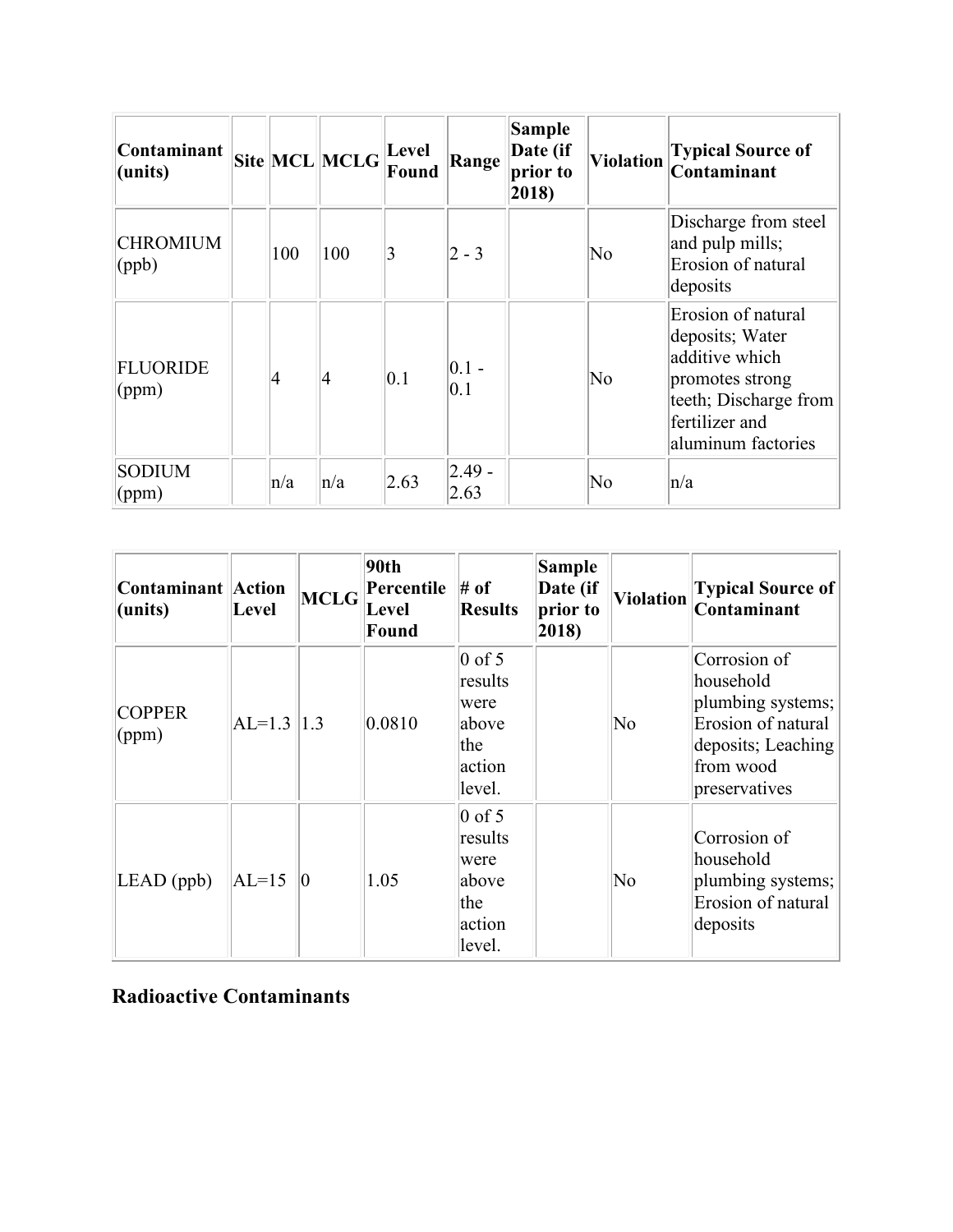| <b>Contaminant</b><br>(units)                    |     | $\ $ Site $\ $ MCL $\ $ MCLG $\ $ Eevel | Found         | Range            | <b>Sample</b><br>Date (if<br>prior to<br>2018) | Violation of        | <b>Typical Source</b><br>Contaminant |
|--------------------------------------------------|-----|-----------------------------------------|---------------|------------------|------------------------------------------------|---------------------|--------------------------------------|
| <b>GROSS</b><br>ALPHA, EXCL.<br>$R \& U (pCi/l)$ | 15  | 10                                      | 2.4           | $ 0.0 -$<br>2.4  | 3/14/2016                                      | $\overline{\rm No}$ | Erosion of<br>natural deposits       |
| <b>RADIUM, (226)</b><br>$+ 228$ ) (pCi/l)        | 5   | 10                                      | $ 0.2\rangle$ | $ 0.1 -$<br>0.2  | 3/14/2016                                      | $\overline{\rm No}$ | Erosion of<br>natural deposits       |
| <b>GROSS</b><br>ALPHA, INCL.<br>R & U(n/a)       | n/a | n/a                                     | 2.4           | $ 0.0 -$<br> 2.4 | 3/14/2016                                      | $\overline{\rm No}$ | Erosion of<br>natural deposits       |

### **Synthetic Organic Contaminants including Pesticides and Herbicides**

| Contaminant<br>$l$ (units)                                 |   | $\boxed{\text{Site}}\boxed{\text{MCL}}\boxed{\text{MCLG}}\boxed{\text{Level}}$ |     | <b>Range</b>                              | <b>Sample</b><br>Date (if<br>prior to<br>$ 2018\rangle$ | Violation of           | <b>Typical Source</b><br>Contaminant                  |
|------------------------------------------------------------|---|--------------------------------------------------------------------------------|-----|-------------------------------------------|---------------------------------------------------------|------------------------|-------------------------------------------------------|
| $DI(2-$<br><b>ETHYLHEXYL)</b><br><b>PHTHALATE</b><br>(ppb) | O |                                                                                | 4.6 | $\begin{array}{c} 0.6 \\ 4.6 \end{array}$ |                                                         | $\overline{\text{No}}$ | Discharge from<br>rubber and<br>chemical<br>factories |

### **Unregulated Contaminants**

Unregulated contaminants are those for which EPA has not established drinking water standards. The purpose of unregulated contaminant monitoring is to assist EPA in determining the occurrence of unregulated contaminants in drinking water and whether future regulation is warranted. EPA required us to participate in this monitoring.

| Contaminant (units)                            | Level<br>Found | Range             | <b>Sample Date (if prior to</b><br>2018 |
|------------------------------------------------|----------------|-------------------|-----------------------------------------|
| <b>CHLOROMETHANE</b><br>$METHYLCHLORIDE$ (ppb) | 0.26           | $ 0.00 -$<br>0.52 |                                         |

### **Volatile Organic Contaminants**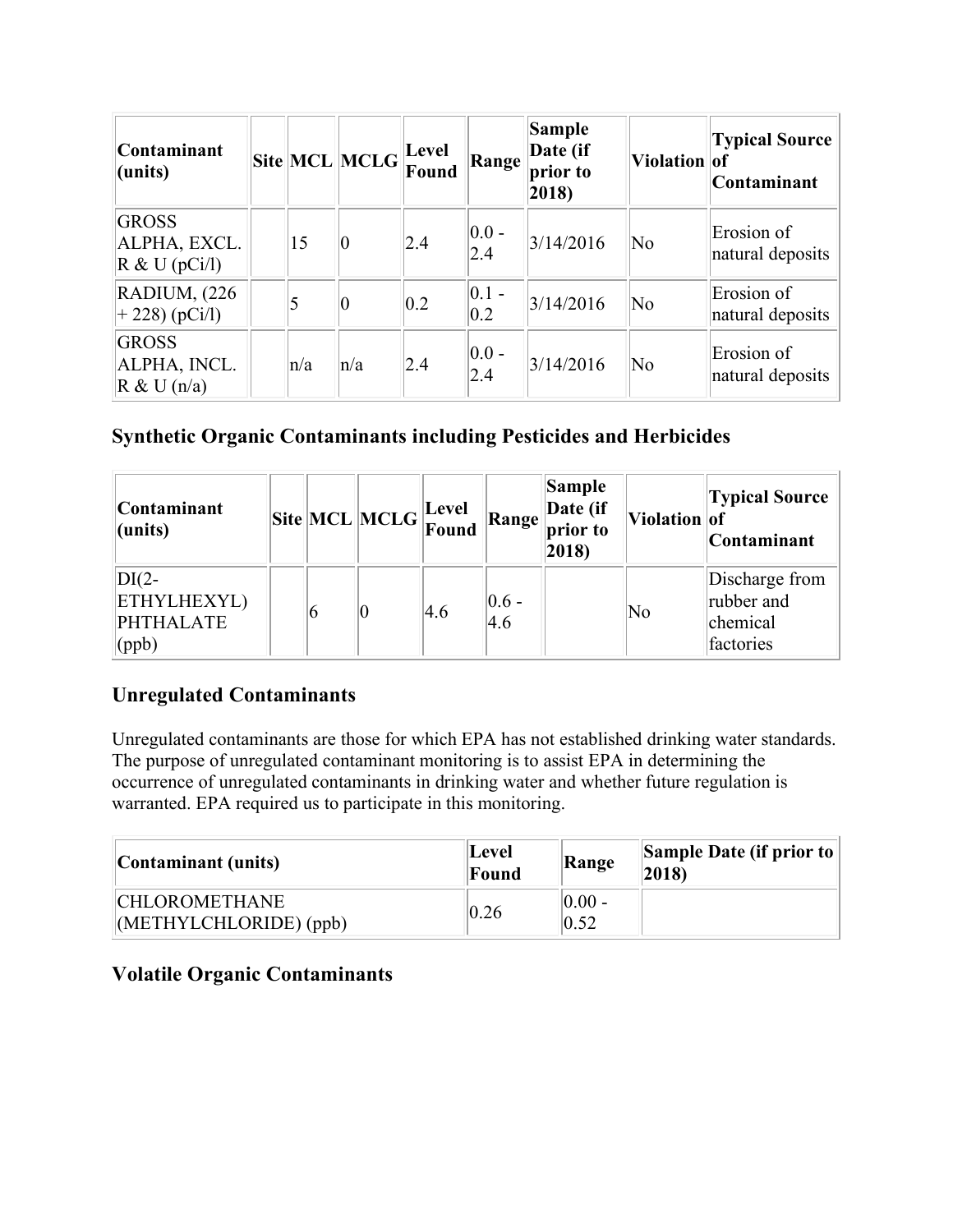| Contaminant<br>(units)                         |     | $\ \text{Site}\ \text{MCL}\ \text{MCLG}\ _{\bm{\Gamma}}^{\text{Level}}$ . | <b>Found</b> | Range                        | Sample<br>Date (if<br>prior to<br>$ 2018\rangle$ | Violation of           | <b>Typical Source</b><br>Contaminant                                             |
|------------------------------------------------|-----|---------------------------------------------------------------------------|--------------|------------------------------|--------------------------------------------------|------------------------|----------------------------------------------------------------------------------|
| <b>CARBON</b><br><b>TETRACHLORIDE</b><br>(ppb) | 5   | 0                                                                         | 1.4          | $ 0.0 -$<br> 2.7             |                                                  | No                     | Discharge from<br>chemical plants<br>and other<br>industrial<br>activities       |
| STYRENE (ppb)                                  | 100 | 100                                                                       | 0.1          | $ 0.0 -$<br>$\overline{0.2}$ |                                                  | $\overline{\text{No}}$ | Discharge from<br>rubber and<br>plastic factories;<br>Leaching from<br>landfills |

### **Additional Health Information**

If present, elevated levels of lead can cause serious health problems, especially for pregnant women and young children. Lead in drinking water is primarily from materials and components associated with service lines and home plumbing. Lake Forest Water Coop is responsible for providing high quality drinking water, but cannot control the variety of materials used in plumbing components. When your water has been sitting for several hours, you can minimize the potential for lead exposure by flushing your tap for 30 seconds to 2 minutes before using water for drinking or cooking. If you are concerned about lead in your water, you may wish to have your water tested. Information on lead in drinking water, testing methods, and steps you can take to minimize exposure is available from the Safe Drinking Water Hotline or at www.epa.gov/safewater/lead.

## **Other Compliance**

#### **Monitoring Violations**

| <b>Description</b>                       | Contaminant<br>Group             | Sample<br>Location | Compliance<br><b>Period Beginning</b> | Compliance<br><b>Period Ending</b> |
|------------------------------------------|----------------------------------|--------------------|---------------------------------------|------------------------------------|
| Chem $M/R$ - Reg -<br>No Regular samples | Volatile Organic<br>Contaminants |                    | 7/1/2018                              | 9/30/2018                          |
| Chem $M/R$ - Reg -<br>No Regular samples | Volatile Organic<br>Contaminants |                    | 7/1/2018                              | 9/30/2018                          |

We are required to monitor your drinking water for specific contaminants on a regular basis. Results of regular monitoring are an indicator of whether or not your drinking water meets health standards. During the compliance period noted in the above table, we did not complete all